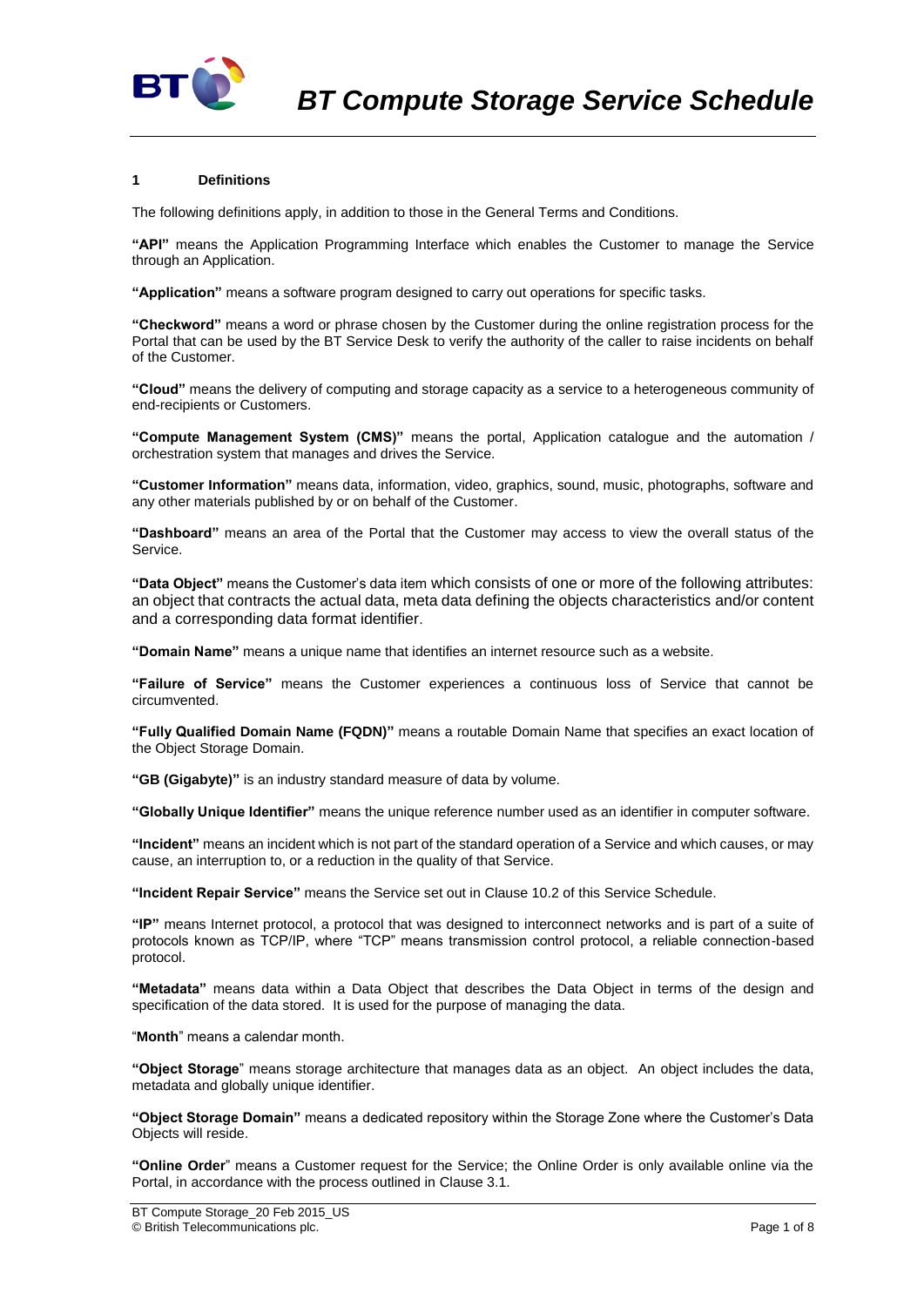

**"Planned Maintenance"** means any work that is planned in advance to be carried out by BT or on its behalf that causes the Service to be suspended.

**"Portal"** means the online system that allows the Customer to place Online Orders, change Online Orders, see the status of the Service and access certain systems (depending on the Service option chosen by the Customer).

**"Service"** has the meaning given in clause 2.1.

**"Service Desk"** means the facility provided by BT to handle enquiries and administration for the Service.

"**Service Level**" means the level of Service which is applicable to the Service, as set out in Clause 20 of this Service Schedule.

**"Storage Zone"** means the configuration of hardware and software to create a platform where the Customer's data is stored.

**"System Administrator"** means a person named by the Customer to be the Customer's point of contact with BT for matters relating to the management of the Service.

**"Third Party Information"** means data, information, video, photographs, software and any other materials (in whatever form) not owned or generated by or on behalf of the Customer, including information belonging to a User which is not Customer Information, published or otherwise made available by the Customer using the Service.

**"Token"** means an encrypted key used by applications API to access Data Objects stored in the Object Storage.

**"Utility Rate Card"** means information available via the Portal that shows the Charges for the Service on an hourly basis.

**"User ID"** means the identification number provided to the Customer by BT for the purposes of security in the provision of the Service.

# **2 Service Summary**

- 2.1 BT Compute Storage is a Cloud based service providing the Customer with a self-service capability to browse, select and store data ("Service").
- 2.2 BT will provide the Customer with virtual access to a BT data centre where the Customer may select a dedicated repository for storage of their data ("Object Storage Domain").

#### **3 Service Components**

The Service comprises access to a Portal, Storage Zone, Object Storage Domain and, provision of a FQDN and Tokens.

### <span id="page-1-0"></span>**3.1 Portal**

**3.1.1** The Portal is an online system which allows a Customer to place and amend an Online Order and view the status of existing Online Orders. The Portal enables the Customer to select Object Storage Domains and the location of data centres for deployment of the Object Storage Domains.

### **3.2 Storage Zone**

- 3.2.2 The Storage Zone provides the physical infrastructure where BT will create an Object Storage Domain and the Customer will store their Data Objects.
- 3.2.3 The Storage Zone will automatically allocate and provision the Object Storage Domain to the Customer when ordered.
- 3.2.3 The Portal will indicate the Storage Zones available to the Customer. BT may make additional Storage Zone options available to the Customer from time to time.

BT Compute Storage\_20 Feb 2015\_US © British Telecommunications plc. Page 2 of 8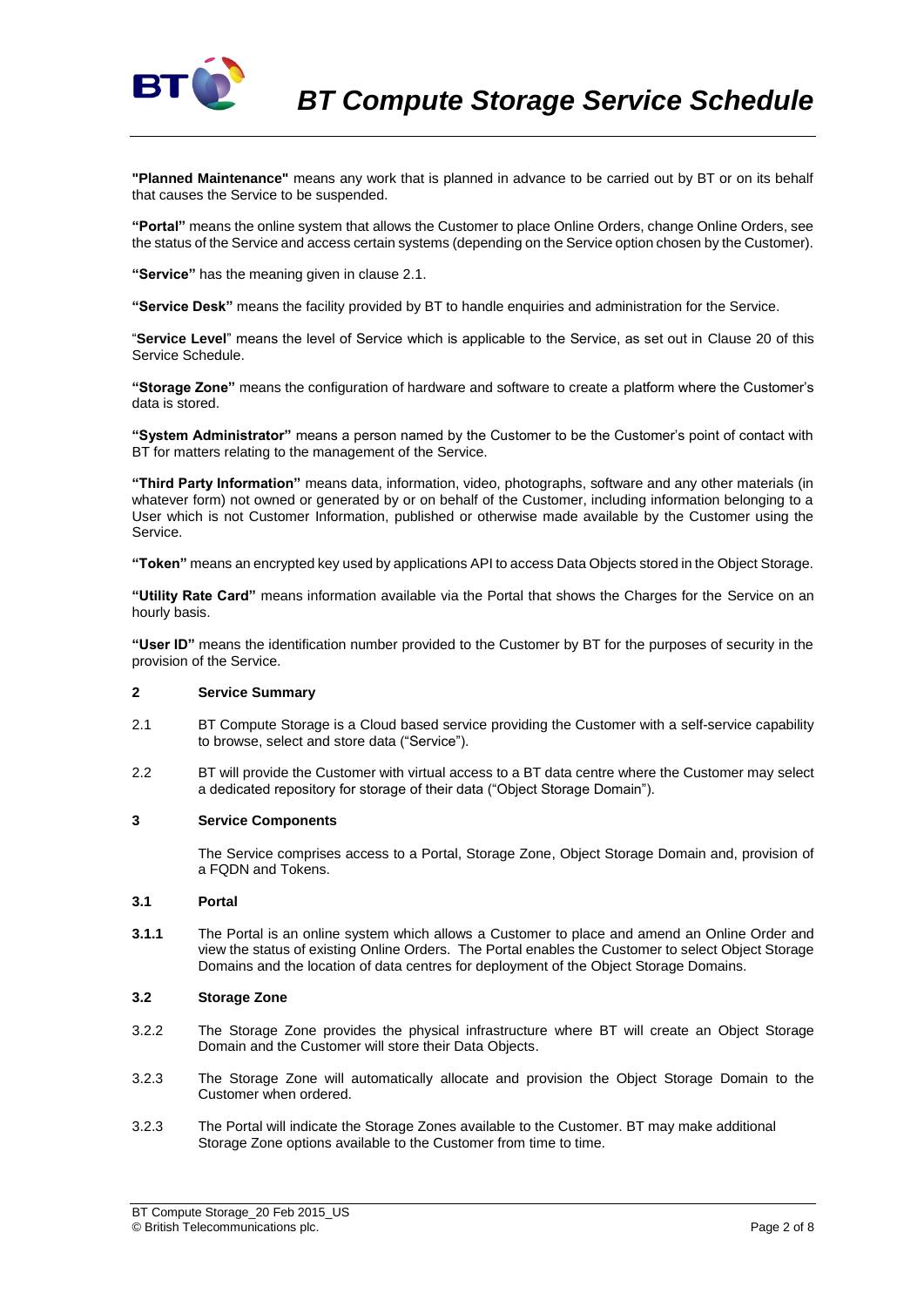

# **3.3 Object Storage Domain**

- 3.3.1 The Object Storage Domain is a Customer dedicated repository within the Storage Zone where the Customer's Data Objects reside.
- 3.3.2 The Customer selects the Object Storage Domain via the Portal. Upon delivery of the Object Storage Domain BT will provide the Customer with a Fully Qualified Domain Name (FQDN) and Tokens for use in conjunction with their chosen Application.
- 3.3.3 The Customer will access the Object Storage Domain using the BT provided FQDN and the Customer provided Application. The Customer will choose the Application it wishes to use to access the Service. The choice of Application will be determined by how the Customer elects to use the Object Storage Domain. The Service does not include the provision of Applications to the Customer.

### **3.4 FQDNs and Tokens**

3.4.1 A FQDN provides access to an Object Storage Domain. BT will provide the Customer with a Token in order to authenticate a FQDN. The Customer must use the Tokens within a few hours of receipt. Failure to use the Tokens will result in them being disabled. If the Tokens are disabled the Customer will be required to regenerate them within three (3) hours of disablement via the Portal.

### **4 Internet**

- 4.1 The Customer will access the Object Storage Domain via the Internet. Such Internet connection is not part of this Service and is subject to separate conditions and Charges.
- 4.2 The Customer acknowledges that:
	- (a) the Internet is independent of the Service and BT has no responsibility for provision of the Internet; and
	- (b) use of the Internet is solely at the Customer's risk and subject to all applicable laws. BT has no responsibility for any information, software, services or other materials obtained, downloaded, shared and transmitted by the Customer using the Internet.

## **5 Commencement and Term**

- 5.1 The Agreement is effective once the Customer submits an Online Order on the Portal.
- 5.2 The Service will commence on the Operational Service Date (OSD).

### **6 Technical Requirements**

6.1 The Customer is required to have Internet access, all computer hardware, software and telecommunications equipment and services necessary to access and use the Service.

### **7 BT Service management Boundary (SMB)**

7.1 BT's responsibility for the Service under this Agreement is for the management of the Storage Zone, provision of the Object Storage Domain, FQDNs and Tokens. A suitable Application to access the Object Store Domain is outside the SMB. BT will have no responsibility for the Service (including any responsibility to meet any Service Levels) outside the Service Management Boundary

### **8 Ordering Process**

- 8.1 The Customer is responsible for opening an account with BT to gain access to the Portal to enable online ordering.
- 8.2 On receiving an Online Order from the Customer BT will configure the Service as set out in the Online Order. Once the Online Order is configured the OSD occurs and the Customer may start using the Service.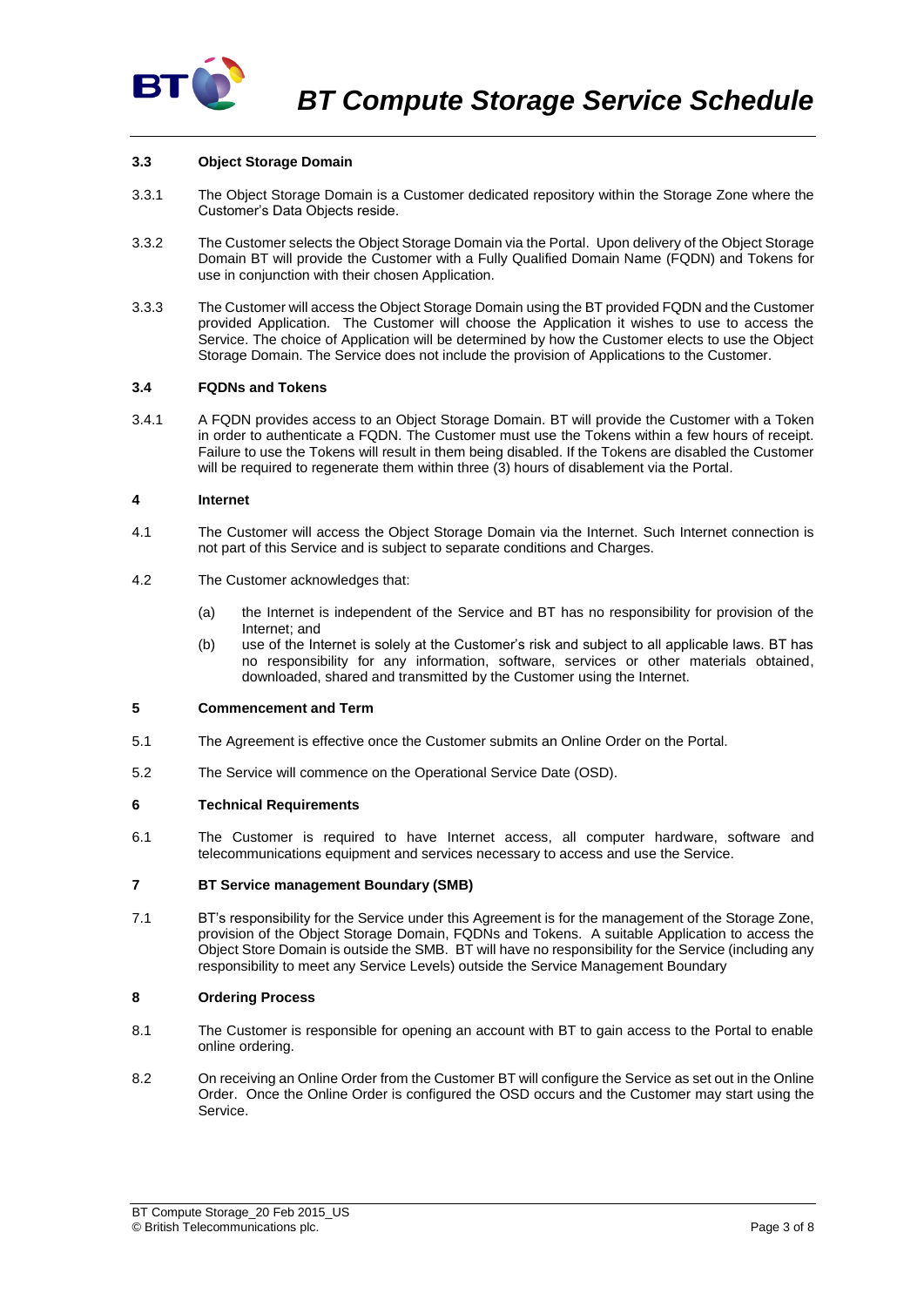

## **9 In Life Management**

- 9.1 The Portal operates a Dashboard that allows the Customer to see how much storage is being consumed and the associated Charges.
- 9.2 Upon delivery of the Object Store Domain BT will present the Customer with Tokens.
- 9.3 The Customer is required to renew all Tokens within three (3) years of the OSD via the Portal.

### **10 Service Management**

### **10.1 Service Desk Support**

10.1.1 BT will provide a Service Desk operating twenty four (24) hours per day, seven (7) days per week, including national, public or bank holidays, which will receive and record Service Incident reports from the Customer.

### <span id="page-3-0"></span>**10.2 Incident Repair Service**

- 10.2.1 If BT detects, or if the Customer reports an Incident BT will respond to the Incident without undue delay. BT will perform tests to determine the cause of the Incident, and will notify the System Administrator by telephone or e-mail.
- 10.2.2 The Service Desk will keep the Customer updated at regular intervals until the Incident is resolved.
- 10.2.3 BT will raise additional Charges for work performed and money spent to address incidents resulting from Service failures caused by the Customer on a time and material basis at the prevailing Charges.
- 10.2.4 If the Customer asks BT to perform any additional work this will be subject to prior written agreement between the Parties and additional Charges will apply.

### **11 Planned Maintenance**

11.1 The Customer acknowledges and accepts that occasionally BT may have to carry out routine or emergency maintenance, updates and other procedures for reasons of health, safety, security or otherwise to protect the Service, and which may cause a disruption to the Service, ("Planned Maintenance"). BT will provide the Customer with as much prior notice as practicable with respect to Planned Maintenance.

### **12 Service Updates**

12.1 BT may make updates to the Service from time to time provided that such updates do not materially decrease or impair performance of the Service,

### **13 Security**

- 13.1 The Customer is responsible for the security and proper use of all User IDs, Checkwords, passwords, FQDN and Tokens. BT reserves the right to suspend access to the Service at any time if BT has reason to believe that there is, or is likely to be, a breach of security or misuse of the Service. BT will notify the Customer as soon as possible after it has done so.
- 13.2 The Customer must immediately inform BT if there is any reason to believe that a User ID, password, Token, or Checkword allocated by BT has, or is likely to, become known to someone not authorised to use it or is being, or is likely to be, used in an unauthorised way.
- 13.3 BT reserves the right to require the Customer to change any or all of the Checkwords or passwords associated with the Service and used by the Customer in connection with the Service.
- 13.4 The Service is delivered within a secure BT data centre with a security policy for the protection of Site, infrastructure and network. Although BT will use reasonable care and skill in carrying out its obligations under this Agreement in accordance with BT's security policy, it is not possible to guarantee that all instances of fraud, misuse, unwanted or unauthorised activity or access to the Customer's Information will be prevented or detected. Whenever BT becomes aware that security has been compromised, BT will take actions in order to limit any further occurrences of fraud, misuse,

BT Compute Storage\_20 Feb 2015\_US © British Telecommunications plc. Page 4 of 8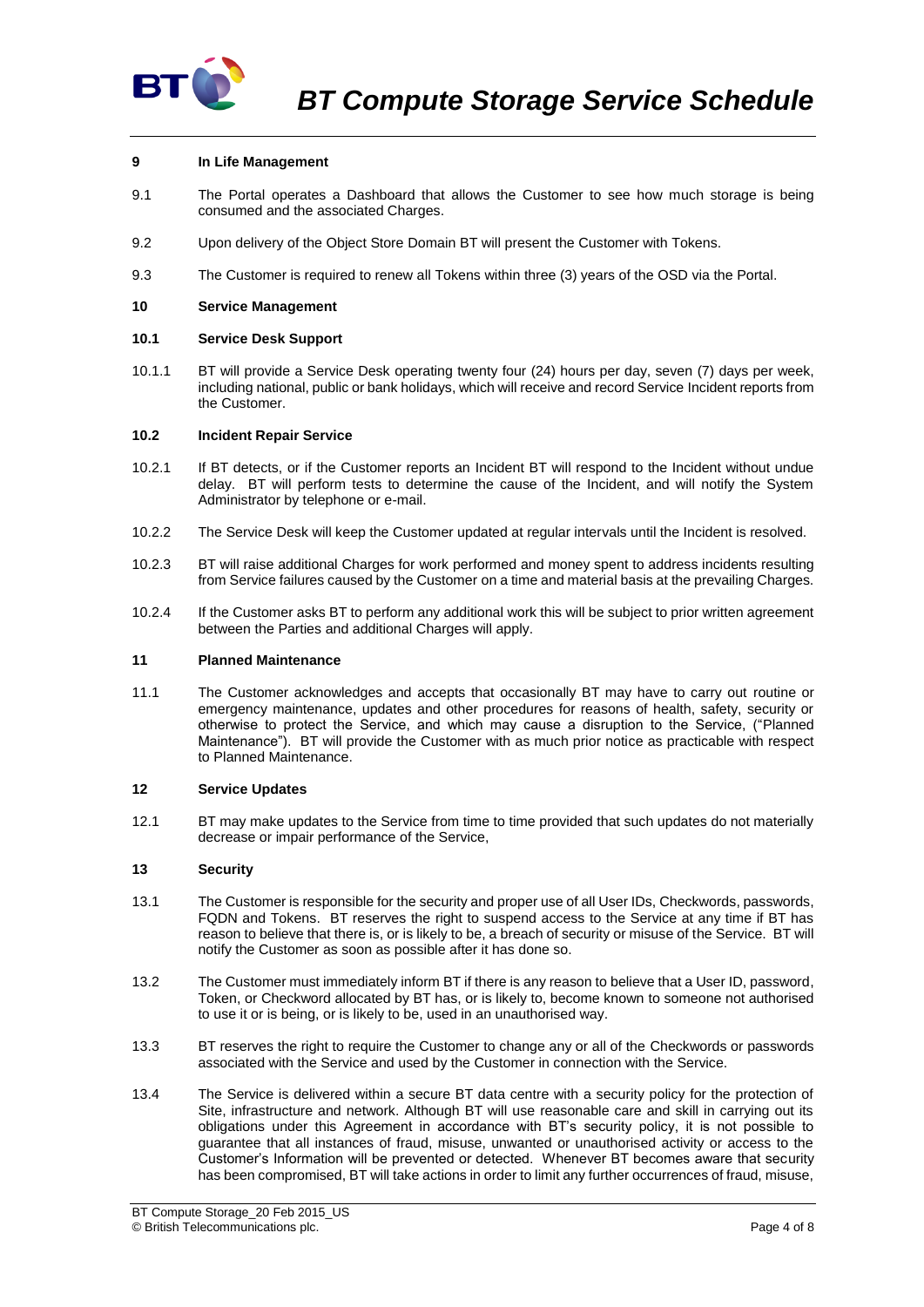

*BT Compute Storage Service Schedule*

unwanted or unauthorised activity or access to the Customer's Information. Nevertheless, BT accepts no liability for any such incidents, or for any loss or damage suffered by the Customer. The Customer shall therefore take responsibility for the security of the Customer Information, Content and application of security policies designed to prevent unwanted or unauthorised activity or access to the Customer's Information.

13.5 The Customer is advised to obtain its own business continuity insurance.

#### **14 BT's use of Customer Information and Personal Data**

- 14.1 In order for BT to provide and support the Service, BT may use personal data, (typically name, email address, telephone number and business and/or Site(s) address), of Users within the Customer's organisation or control in order to:
	- (a) process, track and fulfil Online Orders for the Service;
	- (b) deliver and commission the Service,
	- (c) process, track and resolve Incidents with the Service,
	- (d) administer access to the online portals relating to the Service;
	- (e) compile, dispatch and manage the payment of invoices relating to the Service;
	- (f) manage the Agreement and resolve any disputes relating to it;
	- (g) respond to general queries relating to the Service;
	- (h) provide security and technical support.
- 14.2 BT may also send the Customer additional information concerning the Service, or related services. This information will typically be sent to the Customer Contact, involved in the procurement or management of the Service.
- 14.3 Any personal data that may be collected and processed by BT (including payment data) is subject to, and will be handled in accordance with, applicable data protection laws.
- 14.4 BT will have no access to the Customer Information stored by the Customer.
- 14.5 The location and access points of the Customer Information are defined by the Customer and as such the Customer needs to ensure compliance with relevant laws and regulations.
- 14.6 BT will not change the country where the Customer Information resides without providing notice to the Customer, unless required to do so in order to comply with applicable laws and regulations.

### <span id="page-4-0"></span>**15 The Customer's Responsibilities**

- 15.1 The Service is provided solely for the Customer's own use including use by Users and the Customer will not assign, resell, reproduce, copy, duplicate, transfer, lease, distribute, display, disclose, trade or otherwise commercially exploit the Service (or any part thereof) for any purpose, or otherwise make the Service available to any third party except Users.
- 15.2 The Customer is solely responsible for any obligation or liability arising out of transactions of any kind entered into between the Customer and any third party accessing or relying on the Service, Customer Information, or Third Party Information. BT will not be a party to, or in any way responsible for, any transaction between the Customer and any third party.
- 15.3 The Customer is responsible for the creation, design and maintenance of all Customer Information.
- 15.4 The Customer will ensure that the Customer Information and any Third Party Information does not include any information or material, which could be illegal or could lead to a legal dispute.
- 15.5 The Customer will comply with all obligations as notified by BT which are required under BT's security policy.
- 15.6 The Customer must comply with all relevant legislation, instructions, licences, guidelines issued by regulatory authorities, and any codes of practice which apply to the Customer, including those which relate to the Customer Information or Third Party Information.

BT Compute Storage\_20 Feb 2015\_US © British Telecommunications plc. Page 5 of 8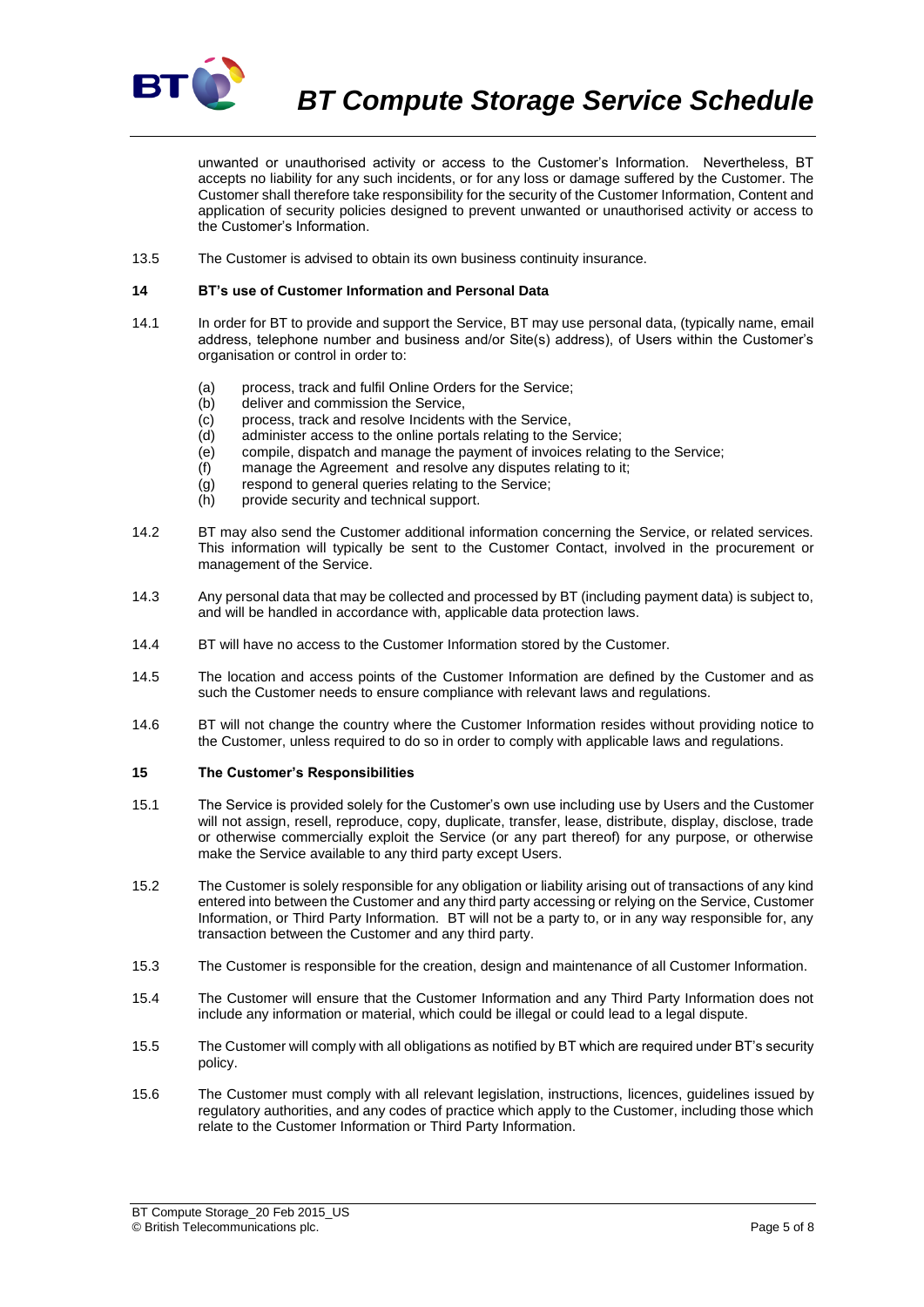

- 15.7 The Customer irrevocably and unconditionally agrees to indemnify and keep indemnified and to hold BT, BT Group Companies and their officers, directors and employees harmless against claims, losses, damages, costs, expenses and liability arising from or in connection with:
	- (a) any Customer Information, Third Party Information or other Content or communication sent, provided or stored in connection with the Service;
	- (b) the installation, maintenance or use of any software or other material installed by or on behalf of the Customer;
	- (c) any injury to persons, or damage to the Site or the BT Equipment used for the provision of this Service or other equipment belonging to BT or a third party which is located on the Site, as a result of action taken on behalf of the Customer;
	- (d) any breach of confidence or infringement of intellectual property rights.
- 15.8 The Customer is responsible for ensuring that the System Administrator will report all service repair incidents using the reporting procedures notified to the Customer by BT, and will be available for all subsequent Incident management communications.

## **16 BT's Acceptable Use Policy**

- 16.1 The Customer is solely responsible for all aspects of Customer Information which are not specifically set out in this Service Schedule as being BT's responsibility. The Customer acknowledges that it has read and agrees to be bound by and to ensure that any Users will comply with this BT Acceptable Use Policy ("AUP") and generally accepted Internet standards.
- 16.2 The Service must not be used:
	- (a) fraudulently or in connection with a criminal offence under the laws of any country where the Service is provided;
	- (b) to send, receive, upload, download, use or re-use any information or material which is offensive, abusive, indecent, defamatory, obscene or menacing, or in breach of confidence, copyright, privacy or any other rights;
	- (c) in contravention of any instructions that BT has given under the Agreement;
	- (d) to cause annoyance, inconvenience or needless anxiety;
	- (e) to send or provide or receive unsolicited advertising or promotional material;
- 16.3 The Customer must not use a Domain Name which infringes the rights of any person in a corresponding trade mark or name.
- 16.4 If the Customer or anyone else, (with or without the Customer's knowledge or approval) uses the Service in contravention of the AUP; or uses the Service in any way which, is, or is likely to be, detrimental to the provision of the Service to the Customer or any other customer and fails to take corrective action within a reasonable period of receiving notice from BT, then BT can treat the contravention as a material breach and as such BT may either suspend the Service or terminate the Service pursuant to the General Terms and Conditions. If Service is suspended it will not be restored until the Customer provides an acceptable assurance that there will be no further contravention.

### **17 Charges and Invoicing**

- 17.1 Charges for the Service are set out in the Portal.
- 17.2 BT will invoice Charges on or after the dates set out below:
	- (a) One-off Charges on the OSD of the relevant Online Order:
	- (b) Usage or other recurring Charges on the OSD and thereafter monthly in arrears.
- 17.3 Charges for the Service are calculated on a monthly basis against the prevailing Utility Rate Card on the Portal. Usage Charges will apply as shown on the Utility Rate Card on the Portal.
- 17.4 Data storage Charges are based upon per GB of storage used.
- 17.5 The uploading and retrieval of data from the Object Storage Domain incurs Charges based upon Internet bandwidth use. Charges for Internet bandwidth use are levied above an initial allowance of 1GB per Month. Charges are based upon per GB of Internet bandwidth use.

BT Compute Storage\_20 Feb 2015\_US © British Telecommunications plc. Page 6 of 8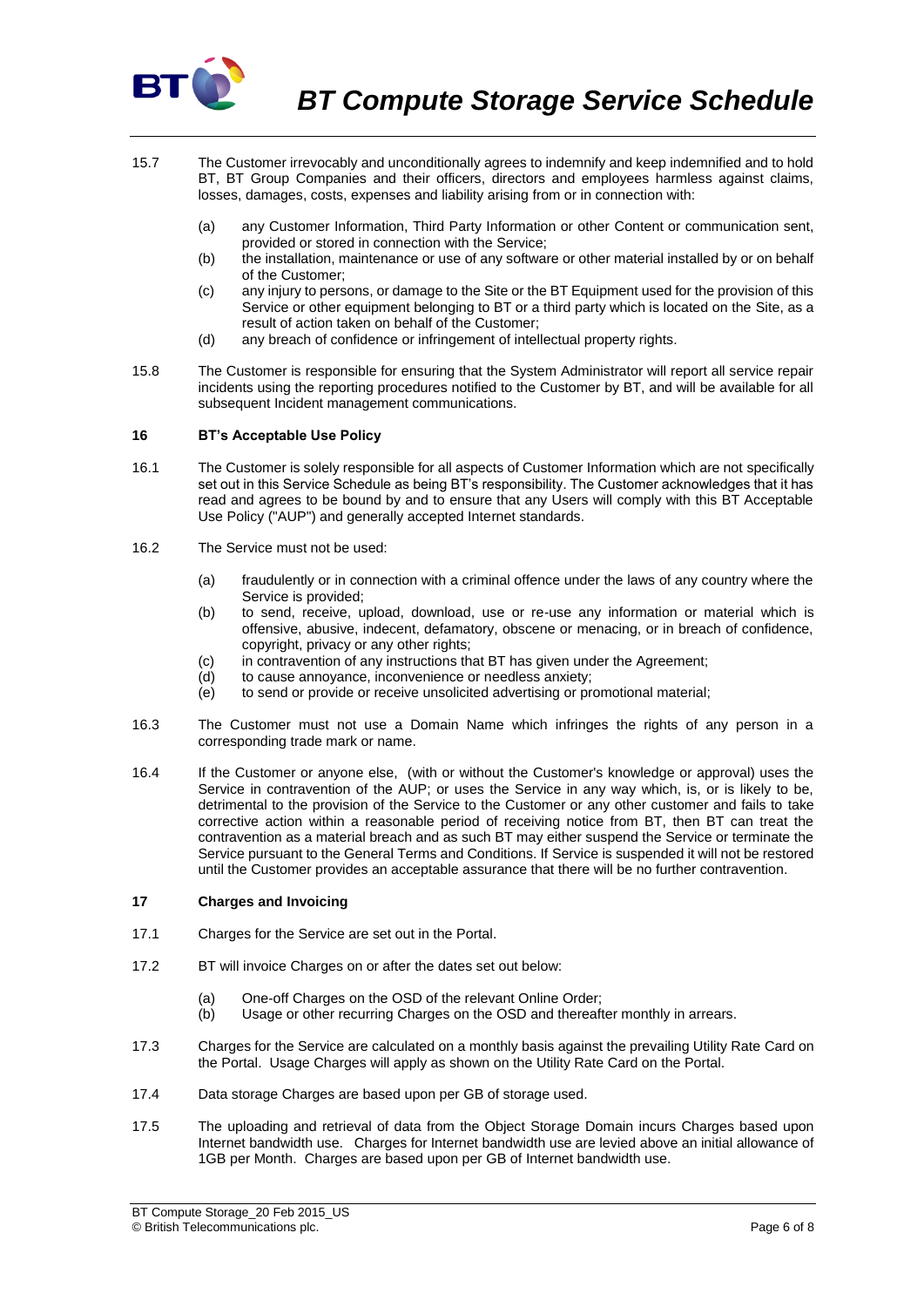

- 17.6 BT may invoice the Customer for Charges for investigating Customer reported Incidents where BT finds no Incident or that the Incident is outside the Service Management Boundary.
- 17.7 BT may at any time review the Charges for the Service and will provide the Customer with 30 days' prior written notice of any such change in Charges. If the Customer objects to the change in Charges it may exercise its termination rights under Clause 18 of this Service Schedule.
- 17.8 Notwithstanding any other provision in the Agreement, BT may delay or bring forward the sending of invoices to coincide with billing cycles from time to time. The Customer acknowledges that the first and last invoice in relation to a particular Service may include Charges due for more or less than one complete billing cycle according to when such Service is connected and/or terminated.

### **18 Termination of Service**

The following Clause will replace and supersede Clause 12.1 of the General Terms and Conditions.

- 18.1 The Customer may terminate the Service via the Portal at any time, provided that the Customer agrees
	- (a) to pay any outstanding Charges or interest properly due and payable up to the date of termination; and
	- (b) that there will be no refund of Charges which have been paid in advance.
- 18.2 BT may terminate this Agreement or the Service at any time by giving at least 90 days' notice to the Customer.

#### **19 Suspension of Service**

- 19.1 BT may suspend Service(s) or terminate this Agreement immediately on notice to the Customer where the Customer is in material breach of this Agreement and if the breach is capable of remedy, fails to remedy the breach within a reasonable time of being requested by BT to do so.
- 19.2 Where a Service is suspended because the Customer is in material breach of this Agreement, the Customer must pay the Charges for that Service until this Agreement is terminated.

# <span id="page-6-0"></span>**20 Service Levels**

- 20.1 BT aims to provide the Service within an availability target of 99.95%. The availability target relates to the availability of the Object Storage Domain including the infrastructure required to deliver it.
- 20.2 If BT fails to meet the availability target of 99.95% then the Charges for the affected Service will be credited as follows:

| <b>Availability Target</b>                             | <b>Credit</b>                  |
|--------------------------------------------------------|--------------------------------|
| For every reported incident that BT is below<br>target | 1 day's<br>recurring<br>Charge |

- 20.3 The credit will be applied to the monthly Charge for the Service. The credit per reported instance that BT is below target will be capped at a maximum of 1 Month's Charges.
- 20.4 The Parties acknowledge that each Service Credit is a genuine pre-estimate of the loss likely to be suffered by the Customer and not a penalty.
- 20.5 Service Credits are the Customer's sole right and remedy if BT does not meet the Service Level. Any failure by BT to meet the Service Level specified in this Clause [20](#page-6-0) shall not be considered a material breach of the Agreement.
- 20.6 The Service Level is measured as the availability of the Object Storage Domain to the network interface.

BT Compute Storage\_20 Feb 2015\_US © British Telecommunications plc. Page 7 of 8